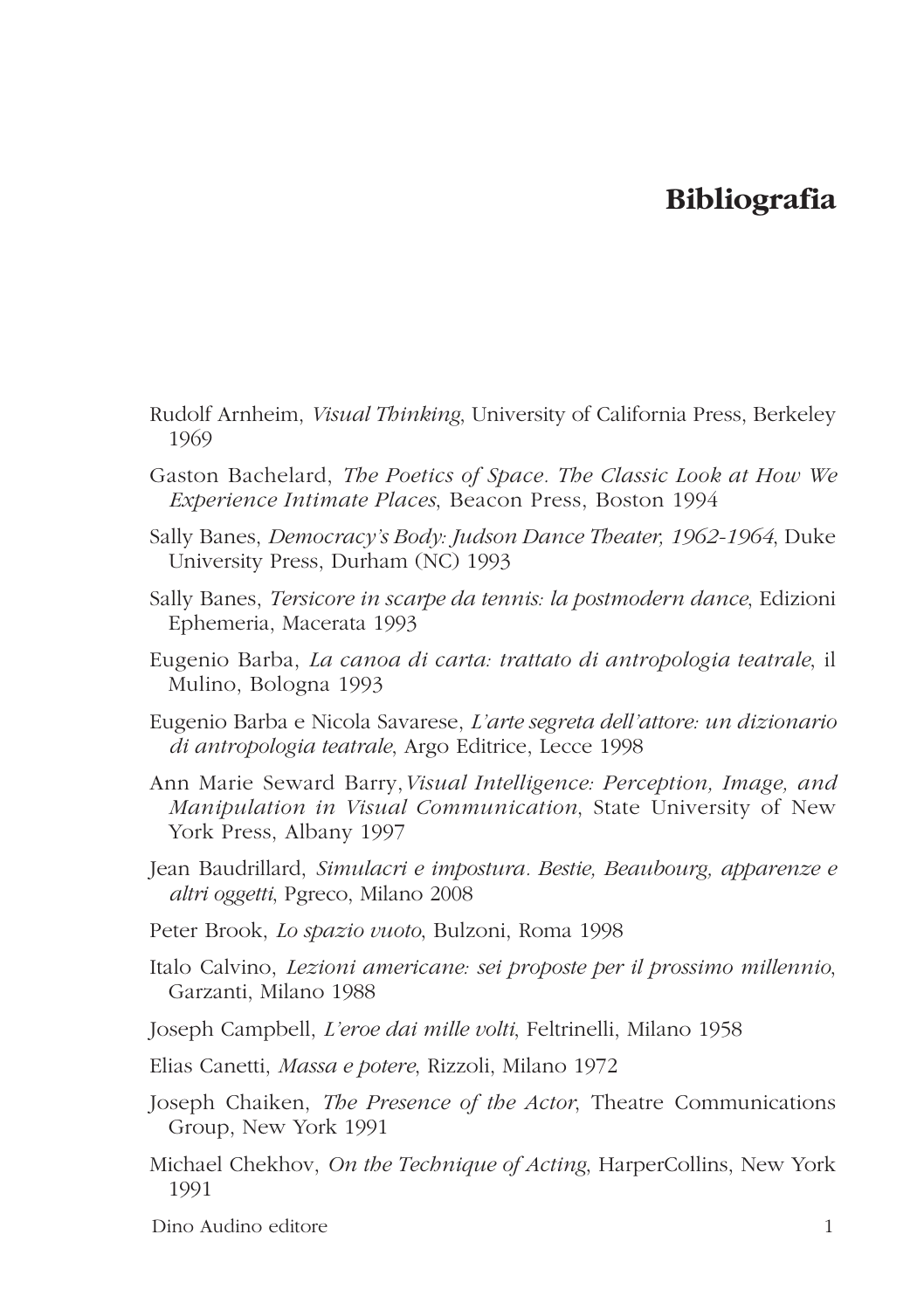## *The Viewpoints*

- Harold Clurman, *The Fervent Years: The Group Theatre & the '30s*, Da Capo Press, New York 1983
- Andrew Cooper, *Playing in the Zone: Exploring the Spiritual Dimensions of Sports*, Shambhala Publications, Boston 1998
- Mihály Csíkszentmihályi, *La corrente della vita: la psicologia del benessere interiore*, Frassinelli, Milano 1992
- Mihály Csíkszentmihályi, *Creativity: Flow and the Psychology of Discovery and Invention*, Harper Perennial, New York 1997
- Mihály Csíkszentmihályi, *Finding Flow: The Psychology of Engagement with Everyday Life*, Basic Books, New York 1998
- Edward De Bono, *Il pensiero laterale*, Rizzoli, Milano 1969
- Agnes de Mille, *Martha: The Life and Work of Martha Graham*, Random House, New York 1991
- Declan Donnellan, *The Actor and the Target*, Theatre Communications Group, New York 2002
- Gretel Ehrlich, *L'incanto degli spazi aperti*, La Tartaruga, Milano 1993
- T.S. Eliot, *Quattro quartetti*, Garzanti, Milano 1959
- Philip Fisher, *The Vehement Passions*, Princeton University Press, Princeton 2003
- Simone Forti, *Handbook in Motion*, The Press of the Nova Scotia College of Art and Design, Halifax 1974
- Malcom Gladwell, *Blink: The Power of Thinking Without Thinking*, Little, Brown and Company, New York 2005
- Erving Goffman, *La vita quotidiana come rappresentazione*, il Mulino, Bologna 1969
- Erving Goffman, *Il comportamento in pubblico*, Einaudi, Torino 1971
- Erving Goffman, *Frame Analysis: An Essay on the Organization of Experience*, Northeastern University Press, Lebanon (NH) 1986
- Jerzy Grotowski, *Per un teatro povero*, Bulzoni, Roma 1970
- Charles Hampden-Turner, *Maps of the Mind*, Scribner, Simon & Schuster, New York 1981
- Richard Hornby, *The End of Acting: A Radical View*, Applause Theatre & Cinema Books, New York 1995
- Susan A. Jackson e Mihály Csíkszentmihályi, *Flow in Sports*, Human Kinetics Publishers, Champaign (IL) 1999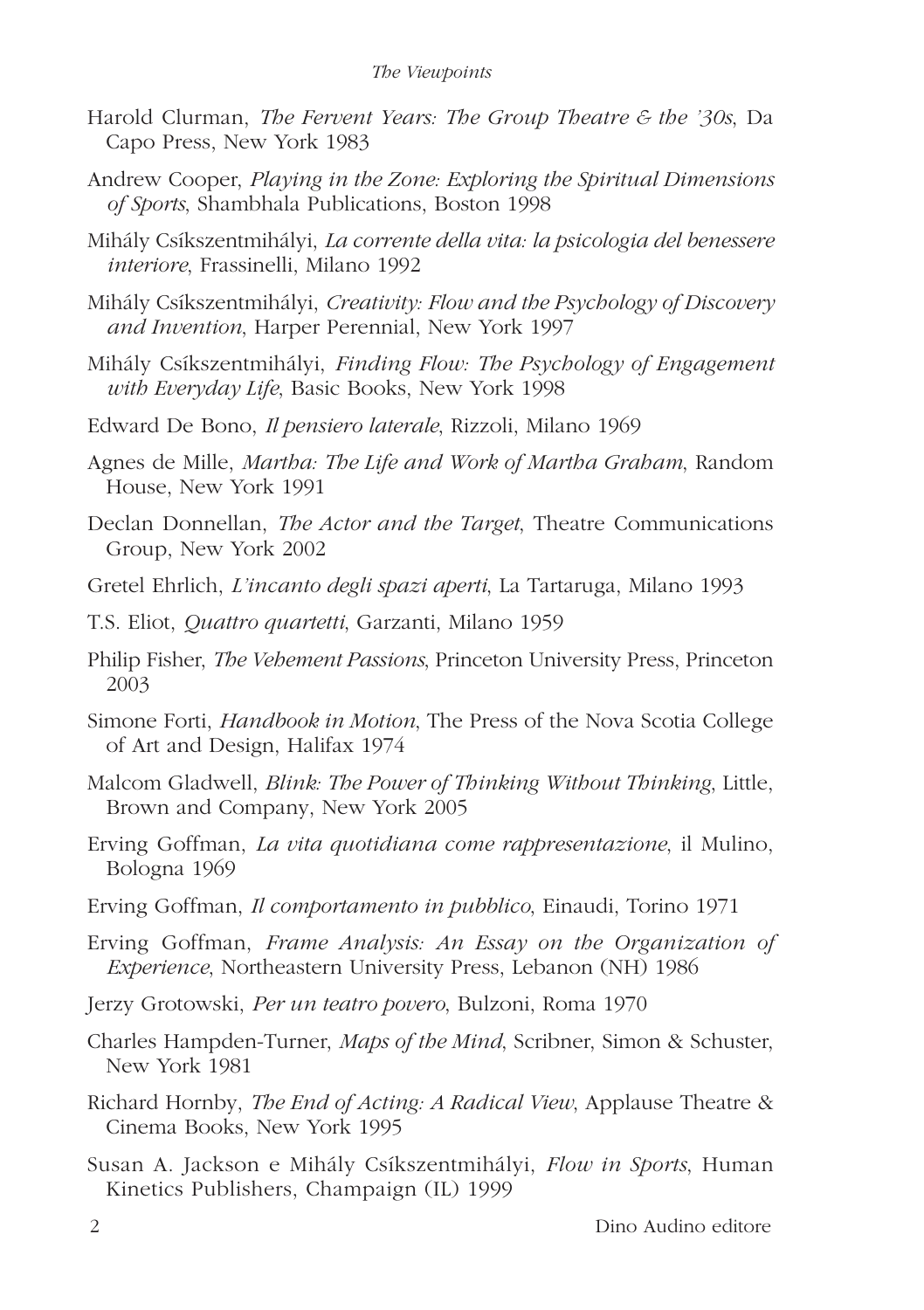## Bibliografia

- Julian Jaynes, *Il crollo della mente bicamerale e l'origine della coscienza*, Adelphi, Milano 1984
- Robert Edmond Jones e Delbert Unruh, *Towards a New Theatre: The Lectures of Robert Edmond Jones*, Limelight Editions, Pompton Plains (NJ) 1993
- Tadeusz Kantor, *A Journey Through Other Spaces: Essays and Manifestos, 1944-1990*, University of California Press, Berkeley 1993
- Søren Kierkegaard, *Timore e tremore: lirica dialettica di Johannes de Silentio*, Edizioni di Comunità, Milano 1948
- Gunther R. Kress e Theo van Leeuwen, *Reading Images: The Grammar of Visual Design*, Routledge, New York 1996
- Madeleine L'Engle, *Nelle pieghe del tempo*, Bompiani, Milano 1994
- Jerry Mander, *Quattro argomenti per eliminare la televisione*, Dedalo, Bari 1982
- A.H. Maslow, *Religions, Values and Peak-Experiences*, Penguin, New York 1994
- Charles L. Mee jr., i suoi lavori sono consultabili all'indirizzo http://charlesmee.org/html/plays.html
- Sanford Meisner, *La recitazione*, Dino Audino editore, Roma 2011
- Dan Millman, *Body Mind Mastery: Creating Success in Sport and Life*, New World Library, Novato (CA) 1999
- Stephen Nachmanovithc, *Il gioco libero della vita*, Feltrinelli, Milano 2013
- Yvonne Rainer, *A Woman Who…: Essays, Interviews, Scripts*, John Hopkins University Press, Baltimora 1999
- Yvonne Rainer e Sid Sachs, *Yvonne Rainer: Radical Juxtapositions 1961- 2002*, University of the Arts, Philadelphia 2003
- John J. Ratey, M.D., *A Users Guide to the Brain: Perception, Attention and the Four Theaters of the Brain*, Vintage, Random House, New York 2002
- Thomas Richards e Jerzy Grotowski, *Al lavoro con Grotowski sulle azioni fisiche*, Ubulibri, Milano 1993
- Richard Sennett, *Il declino dell'uomo pubblico: la società intimista*, Bompiani, Milano 1982
- Tadashi Suzuki, *The Way of Acting: The Theatre Writings of Tadashi Suzuki*, Theatre Communications Group, New York 1986
- Andrej Tarkovskij, *Scolpire il tempo*, Ubulibri, Milano 1988

Dino Audino editore 3